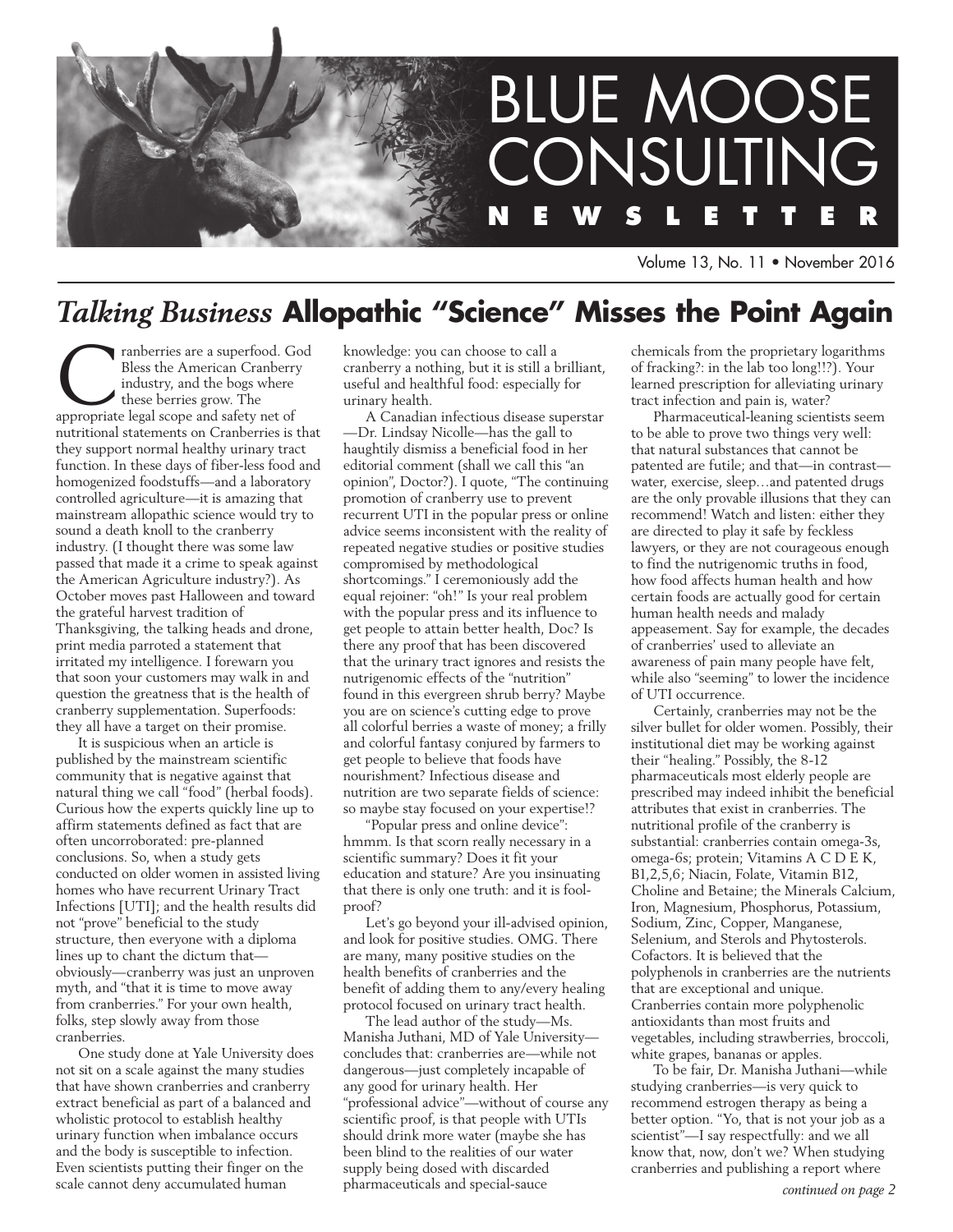### **Allopathic "Science" Misses the Point Again** *continued from page 1*

you trash them, you should not be offering unsubstantiated advice on your all-time favorite non-food alternatives! Sorry to call you out, but you were out of line!

The science your oversaw—prescribing cranberry pills for a year and then doing the occasional test on your sitting subjects should humbly actually end with what you found, with this statement: "Among older women living in nursing homes, cranberry capsules, compared with placebo, did not have a significant effect on the presence of *bacteriuria plus pyuria* over 1 year"1 the rest is just as valid an opinion as mine! And this is what the press should have reported. But that would not have titillated and created controversy and doubt, now, would it?

Her more recent area of expertise is in infectious diseases among the elderly and palliative care: and in those missions, why would it be that she is so quick to designate cranberry supplementation as ineffective? The conclusion was that it did not cure? That is not a credible reason for repudiation. Cranberries never claim to be antibiotics. They are a food that can be used effectively as part of a natural healing protocol. Wholistic health care. Was an herbalist consulted and was a complementary care practitioner involved in the attempts to get these women healthy and to alleviate their discomfort? We could have succeeded if the intent of "modern science" was not the sought-after goal.

But your words, intentionally or not, set wheels in motions that—please listen here have an adverse effect on public health! Stick to the facts, and maybe find another vehicle for publication, because the journal you desire to raise the status of your career hypocritically does more harm than good. And of course, mainstream media is overtly complicit, and easily manipulated. Oh, and another small point, Doc: check your details more closely when referencing your facts: the Cochrane for Clinicians Reference (2012) does not conclude that cranberry products don't work, but rather they say that "there is no consensus." More research needs to be done! There is the promise of potential, and cranberries do nothing to aggravate the problem or harm the patient! THAT is where we sit with the science on cranberries including their potential for UTI infections. There is not enough evidence to rule cranberries out for any age group or sex. Your study, of course, is important and so science moves on to the final truths. The expectation that 2 capsules of cranberry or two glasses of cranberry by themselves will compare with antibiotic therapy is unreasonable: cranberries need to be studied in an integrated modality

### **JUST ANNOUNCED: New Bluebonnet Items**

**25th Anniversary continues with super new products**

**Extreme Edge® Nitro Powder: Ignite your Endurance Nitric Oxide Super Booster**

• 1500 mg of Nitrosigine**®** 30-day supply • NSF-Certified for Sport**®** • Raspberry flavor nt wt. 3.7 oz

Nitrosigine**®** https://nitrosigine.com

Nitrosigine**®** , a patented complex of bonded arginine silicate with FDA New Dietary Ingredient notification status; now affirmed as Generally Recognized As Safe (GRAS).\*\* Nitrosigine**®** is scientifically engineered to significantly boost nitric oxide levels, delivering benefits to those engaged in fitness training programs.\*\*1 Nitrosigine**®** bonds arginine and silicate – unlocking powerful synergistic effects.\*

Nitrosigine**®** – Significantly boosts Nitric Oxide (NO) levels, a key factor in increasing blood flow to working muscles\* Stack with Extreme Edge**®** Carbo Load for unrelenting stamina and endurance during a workout [Nitrosigine**®** is a registered trademark of Nutrition 21, LLC]

### **Targeted Choice® Stress Relief Vegetable Capsules:**

**Nature's Calm**

Whole foods based, NON-GMO, Kosher: Vegan + Gluten free

scientifically-substantiated potencies 1 veggie cap. sustainably-harvested or wildcrafted herbals

standardized extracts of:

• Ashwagandha 125 mg · Siberian eleuthro root 125 mg · Rhodiola root 100 mg • Holy basil 75 mg • Lemon balm 50 mg

• Passionflower whole herb powder 100 mg • l-Theanine (free form) 125 mg

#### **The Best options for the health food store just GOT BIGGER Super Earth® Organic VeggieProtein® Powder**

New Additions (2 lb. Canisters & Natural Original Flavor):

- 2 lb. Chocolate 2 lb. Chocolate Mocha 2 lb. Vanilla 2 lb. Vanilla Chai
	- 2 lb. Natural Original (unsweetened, no stevia)

• 1 lb. Natural Original (unsweetened, no stevia)

*ALL NON-GMO, USDA-Certified, Organic, Kosher*

# **AROMALAND HOLIDAY GOODIES**

**Spruce up your Holiday Sales: make your store enticing THESE HOLIDAY SALES START NOW**

#### **20% OFF Room Sprays** 30 ml **ALL on sale**

- Aroma Mist Angel Aroma Mist EVERGREEN Aroma Mist HOLIDAY
- Aroma Mist Peace Aroma Mist Goddess Spirit Aroma Mist Buddha

**Essential oils for the season** All glass bottle 1/3 oz. (source listed) **10% OFF open stock items listed below**

\* Frankincense – (Oman) wild growing plants, Boswellia carterii \* Frankincense 10% – blended with jojoba oil. Probably the most introspective oil

\* Myrrh – (Somalia) Very thick, needs to be warmed to turn more liquid. \* Myrrh 10% – blended with jojoba oil. Uplifting and revitalizing while soothing nervous tension.

\* Spruce Needle - (Canada) Very popular in an Aromatherapy bath to revive tired muscles. \* Pine Needle – (Finland) Refreshing, invigorating, stimulating. Strengthening, \* Fir Needle – (Siberia) The typical aroma of the Christmas tree,

\* 'Evergreen Blend' – Essential Oils of evergreen trees. Fir Needle, Pine needle, Spruce needle \* 'Celebrate Blend' – smells like Christmas – freshly cut evergreen branches & Christmas

cookies. Essential oils of Orange, Cinnamon, Spruce, Patchouli & Clove

#### **Facial Serums: a whole new section for your bodycare set**

Redesigned labels silver foils + silver + now with an added blend of jojoba, macadamia + olive oil. *Bring youth back to your skin.* 1 oz. serums for 5 Skin Types: all available now INTRO PROMOTION through January 15th (in eaches) r eg. wholesale \$12.49; on sale for \$9.99; MSRP- \$24.00

• Cleansing • Dry Skin • Sensitive Skin • Oily Skin • Problem Skin

~ NEW Facial Serum Skin Repair reg. wholesale \$24.99; on sale for \$19.99; MSRP \$49.99 For men + women. Launching in November

**2**

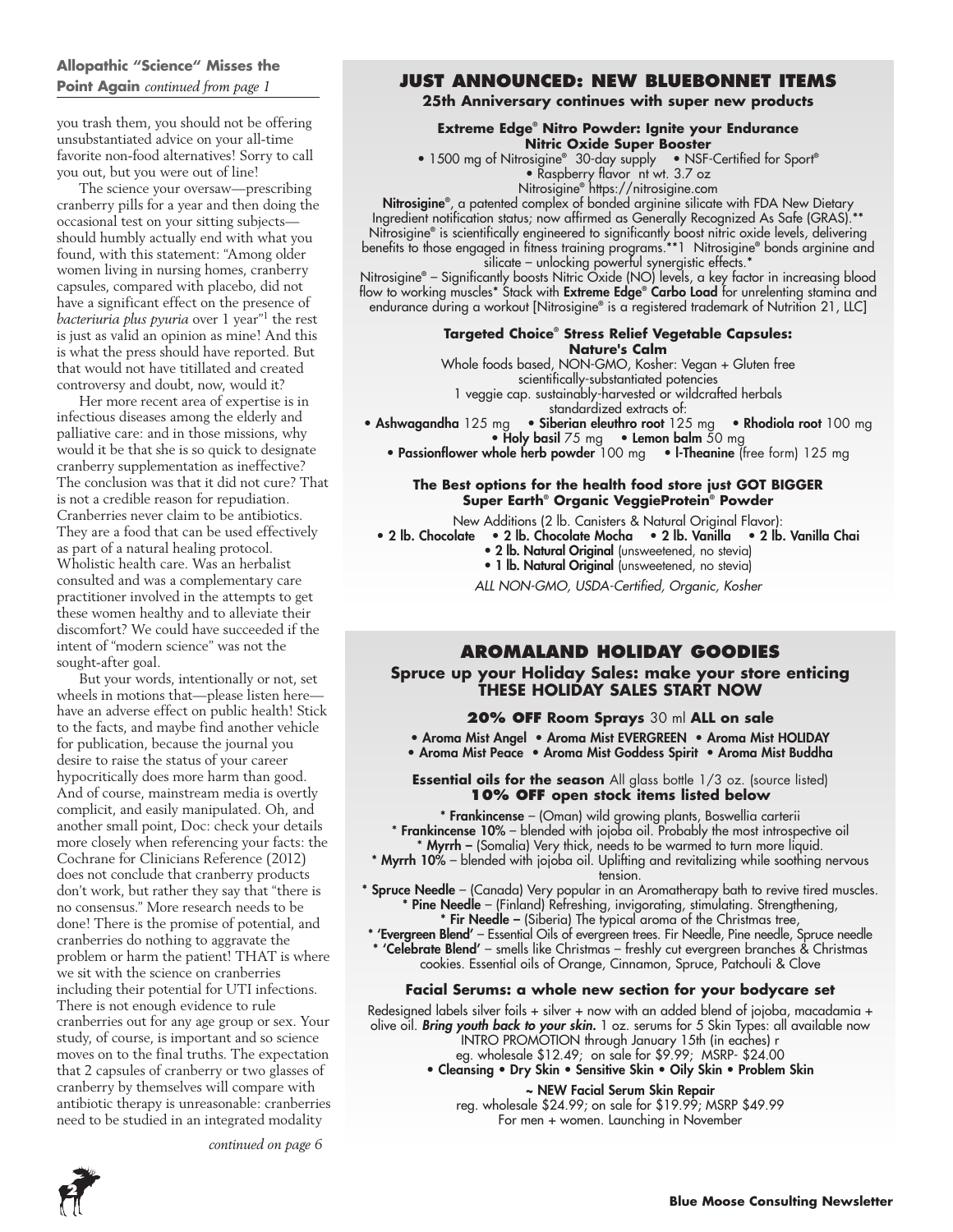

#### **Herbs for STRESS & ANXIETY Sales Promotion Through November 30th**  ITEMS ON PROMOTIONS: • Stress Manager™ liquid extract • Anxiety Soother™ liquid extract<br>• Anxiety Soother™ veggie caps • Ashwagandha liquid extract 3 Ways to Participate:<br>A. Mix & Match any of the items on Promo + receive B. Buy a Minimum of 3 units of all items on the Promo + receive a **20% OFF** discount C. Buy a minimum of 6 units of all items on the Promo + receive a **25% OFF** discount Reorders: same discount structure. 4 oz. liquids: same discounts apply

### **PRODUCT NAME CHANGES: FOR THE SEASON Rapid Immune Boost™ + Daily Immune Builder™ TWO STEPS to Wellness**

*a broad spectrum approach to herbal immune support* • Rapid Immune Boost™ Ingredients: Proprietary extract blend: Echinacea root, Goldenseal rhizome & rootlet, Osha root, Spilanthes flowering herb, Yerba Santa leaf, Horseradish root, Ginger rhizome, Black Elderberry fruit, Yarrow flower, Wild Indigo root. {the same classic, best-selling formula as old name 'Echinacea-Goldenseal Compound'}

• Daily Immune Builder™ Ingredients: Proprietary extract blend: Echinacea root, Astragalus root,<br>- Reishi mushroom, Schisandra berry, Prickly Ash bark. {formerly named 'Immune Defense™}<br>- ~~~~~~~~~~~~~~~~~~~~~~~~~~~~~~~~~

#### **HERB PHARM® IS ELECTRIC WITH BRIGHT NEW IDEAS! • Better Bitters™ TRUST THE GUT • New 2 oz. sizes of the Best-sellers • New Cinnamon flavor Breath Refresher**

• BETTER BITTERS™ Supports Healthy Function of the Digestive System\*<br>Herb Pharm Better Bitters™ 4 useful formulas • ABSINTHIUM • BITTERSWEET • ORANGE • CLASSIC<br>laz. + 2 az. liquids + USDAO(ganic. http://betterbitters.herb-TRUST THE GUT: • jump start your digestion • bitters: the key to Mind-Body Health

• engage your senses in your healthcare **• BIGGER, with better Value: 2 oz. liquid extracts** Ask your Herb Pharm® Sales Rep about ways to save<br>
Marenal Support™, Anxiety Soother™, Blood Pressure Support, Brain & Memory™,<br>
Daily Immune Builder™, Female Libido™, Fungus Fighter™, Good Mood™, Inflamma Response™,<br>
Li

Beautiful new labels, Breath Tonic has a new name: Another organic yummy flavor: now three flavors.<br>12 ct. display . 47 fl. oz. single WHSL: \$3.00/MSRP \$5.99 **• NEW Cinnamon Breath Refresher**™ \*<br>carry all three, including Ask your Herb Pharm Rep

Not represented by BMC in NJ Not represented by BMC in NJ, SC A signified Kof-K Kosher

# INEWTON<br>homeopathics

**November Promos 20% OFF select OTC formulas**

Liquid or Pellet complexes listed below^ (Qty 4+ per SKU) \* Shelf tags announcing the sale included with your order

**• Blues ~ Mood Support** (N035) **• Shingles** (N073)

- **Kid Bowel ~ Digestive Care** (F029)
- **Pets Energy ~Vitality Assist** (P024)

Why Choose NEWTON? • Expertise & Experience • Quality & Safety • Easy to Use • Variety & Selection • Environmental Awareness • Economical & Efficient **NOVEMBER Promo Items:**

**Blues ~ Mood Support** - formulated for associated symptoms such as grief,

despondency, difficult concentration, irritability, oversensitivity and prolonged sadness. Learn more: https://www.youtube.com/watch?v=ba2\_qIKQ4PE

**Shingles** - formulated for associated symptoms such as pain, burning, itching, swelling and skin eruptions.

*Kids Bowel ~ Digestive Care* – formulated for digestive health and for associated symptoms such as weak digestion, nausea, burning, bloating, gas, cramping and

pressure. *Pet Energy~Vitality Assist* -- formulated for symptoms associated with illness, lowered vitality and aging such as fatigue, debility, decreased appetite, enlarged glands and stress.

Take a moment to train yourself and your staff: 6 minute video on the November Newton products at wwww.youtube.com/watch?v=rBj\_UBRCxPM&index=10&list=PL HkYMSLeqfDnjn7KOJZnVv6YVPzTpCSsU

#### **Product NOTES:**

*~ Learn + get free product:* \* Go to Newton Homeopathics Education website http://learning.newtonlabs.net; \* scroll down to the "Learn Stuff-Earn Stuff:"

\* Store staff members who participate in 4 videos/quizzes receive a FREE Newton Complex product *~ Carry the pellet options of the best-sellers:* (average pellets in 1 oz. glass bottle = 625-675 pellets by weight)

### **TIME TO ENCOURAGE Jump~Start Your Health!**

**Multiple symptoms, but not sure where to start?** Begin with NEWTON's Jump-Start Your Health! Clear the path for your body to heal naturally through detoxification, digestive balance + joint support. As a world leader in clinical homeopathy, NEWTON realizes that addressing multiple symptoms with single remedies can be challenging. Jump-Start Your Health!, a unique trio of combination remedies formulated for balance and wellness, will help simplify the process. *Note:* All 3 complexes in the kit are available individually in pellet form at standard pellet prices. All adult + children complexes will continue to be available in 1 oz. pellet form.~ The two-ounce Made in America ~ Family-Owned • 1987-2016 • 29 Years of Excellence



### **Bluebonnet 2016 Wellness Promotion through November 18th Promote good health this Fall with Bluebonnet Nutrition®** Save BIG with **18% off** the following, popular health-promoting products

52/54 L-Lysine 500 mg veg caps^ 50/100 62/64/65 NAC 500 mg veg caps^ 30/60/90 Super Earth® Single Daily® whole foods-based Multiple caplets^ iron-free caplets^ #111/113/115 3 sizes 30/60/90s **caplets^ (with-iron)**<br>#117/119/121 3 sizes 30/60/90s  $715/717$  Calcium Citrate Magnesium PLUS VIT. D3 caplets<sup>^</sup> 90/180 266/1268 Super Earth® Organic Greens powder^ 7.4 oz.+ 14.8 oz. 1271/1274 Super Earth® Wheatgrass powder<sup>^</sup>

5.6 oz.+ 11.2 oz. 1131/1132 CholesteRice® veg capsules^ 60/90s 1102/1104 Skinny Garcinia® veg capsules^ 60/90s **DIGESTIVE HEALTH**

All 5 new DNA-verified probiotic strains are: Non-GMO, 30 veg caps; (all shipped cold-packaged) 3000 Advanced Choice® 10 Billion CFU 3003 Advanced Choice®

30 Billion CFU

50 Billion CFU 3009 Advanced Choice® Ladies Single Day® 10 Billion CFU 3012 Advanced Choice® Ladies Single Day® 50 Billion CFU

3005 Advanced Choice®

**IMMUNE DEFENSE** 314/315 Vitamin D3 2000 IU veg caps^ 90/180s

528/530 C-1000 mg PLUS Bioflavonoids<sup>^</sup> 90/180s 550/552/553 Super Quercetin® veg caps^ 30/60/90s 745 Earthsweet® Chewable Zinc 15 mg lozenges

(orange flavor)^ 60s 1250/1251 MaitakeGold® Mushroom extract

veg caps^ 30/60s 2000/2002 Targeted Choice® Wellness Support caplets^ 30/60s

1340 Standardized Elderberry Fruit Extract veg caps 60s 1385/1386 Standardized Olive Leaf Herb Extract veg caps 60/120s

**CELLULAR PROTECTION** 414/415 Cellular Active® Coenzyme B-Complex veg caps^ 50/100s

792/793 Cellular Active® Ubiquinol 100 mg veg caps 30/60s 1394/1395 Standardized Turmeric Root Extract

veg caps^ 60/120s **Joint Health**

1117/1118/1121 Glucosamine Chondroitin Plus MSM veg caps 60/120/180

**Restful Sleep** 51/53 5-HTP 100 mg veg caps^ 60/120s 2004/2006 Targeted Choice® Sleep Support

veg caps 30/60s<br>Earthsweet® Chewables Melatonin (raspberry flavor) tablets^ 990/991 1 mg 993/994 3 mg 996/997 5 mg

**PRODUCT NOTES:**

All WPI labels are now shipping with the new design + Non-GMO seal 100% Natural Whey Protein Isolate

• #1806 Extreme Edge® Carbo Load Grape Flavor New design New flavor name: Grape

instead of berry - same flavor profile, same formula

# NORDIC®S-**NATURALS**

#### **Nordic Naturals**®  **Q4 2016 Promotion Buy One Bottle. Help Two Heroes™** Your Purchase Helps to Rebuild Lives – two at a time **Omega-3s to Vets; Omega-3s to their Rescued Service Dogs Promo raising contributions for this organization through December 30**

**while supplying omega-3s to veterans and their service dogs** Today, veterans frequently return from active duty with neurological and physical disabilities that make navigating daily life extremely challenging. Every day 22 veteran suicides are reported. Meanwhile, in animal shelters, 1.2 million dogs are euthanized every day. These dogs, when rescued and properly trained, have potential to change the lives of combat-wounded veterans. **Paws and Stripes** address the needs of both veterans and service dogs.

#### **DISPLAYS + ENDCAP buy-ins** (Ask your Nordic Rep for details) **@ 25% OFF mix & match eligible products**

Complete Omega™ – 180 ct (03770) Complete Omega™ – 120 ct (02770) Complete Omega™ – 60 ct (01770) Complete Omega™ – 8 oz  $(02773)$ Omega-3 – 180 ct (03760) Omega-3 – 120 ct (02760) Omega-3 – 60 ct (01760)  $Omega-3 - 8$  oz (02763) Omega Curcumin (01875) Omega ONE 30ct (02103) **Ultimate Omega® –** 180 ct (03790)<br>**Ultimate Omega® –** 120 ct (02790) Ultimate Omega® – 60 ct (01790) Ultimate Omega® – 8 oz (02793) Ultimate Omega® – 4 oz  $(01793)$ Ultimate Omega® 2X (02150)  $DHA - 180$  ct  $(03743)$ **DHA** – 90 ct (01743)<br>**DHA XTRA™** – 60 ct (01745) **Vitamin C Gummies** – 120 ct (30161)<br>**Vitamin C Gummies** – 60 ct (30160) Vitamin D3 Gummies - 120 ct (31141) Vitamin D3 Gummies – 60 ct (31140)

http://efaeducation.org/<br>Not represented by BMC in NJ, SC & Philadelphia

**EPA –** 60 ct (01750)<br>**EPA XTRA™ –** 60 ct (01751) **Omega-3 Pet<sup>™</sup>** – 180 ct (51502) Omega-3  $Per^m = 90$  ct (50502) **Omega-3 Pet™ –** 8 oz (50504<br>**Omega-3 Pet™ –** 2 oz (50505) Pet Cod Liver Oil – 8 oz (53783) **ADDITIONAL PRODUCT NOTES:**  • NEW Product Launches: new placement deals apply!

 Omega Memory® (60 ct.) Nordic Berries® – cherry berry (120 ct.) new flavor Prenatal DHA Fish Gels (180 ct.) • Improved dosage: high potency

 "Bigger, Stronger, Better" Omega Oils mean more EPA/DHA! Omega Woman® (120 ct.) higher EPA/DHA. **new price** 

• New larger size Ultimate Omega® +CoQ10 (120 ct.) **Bookmark Favorites:**

www.omega-research.com

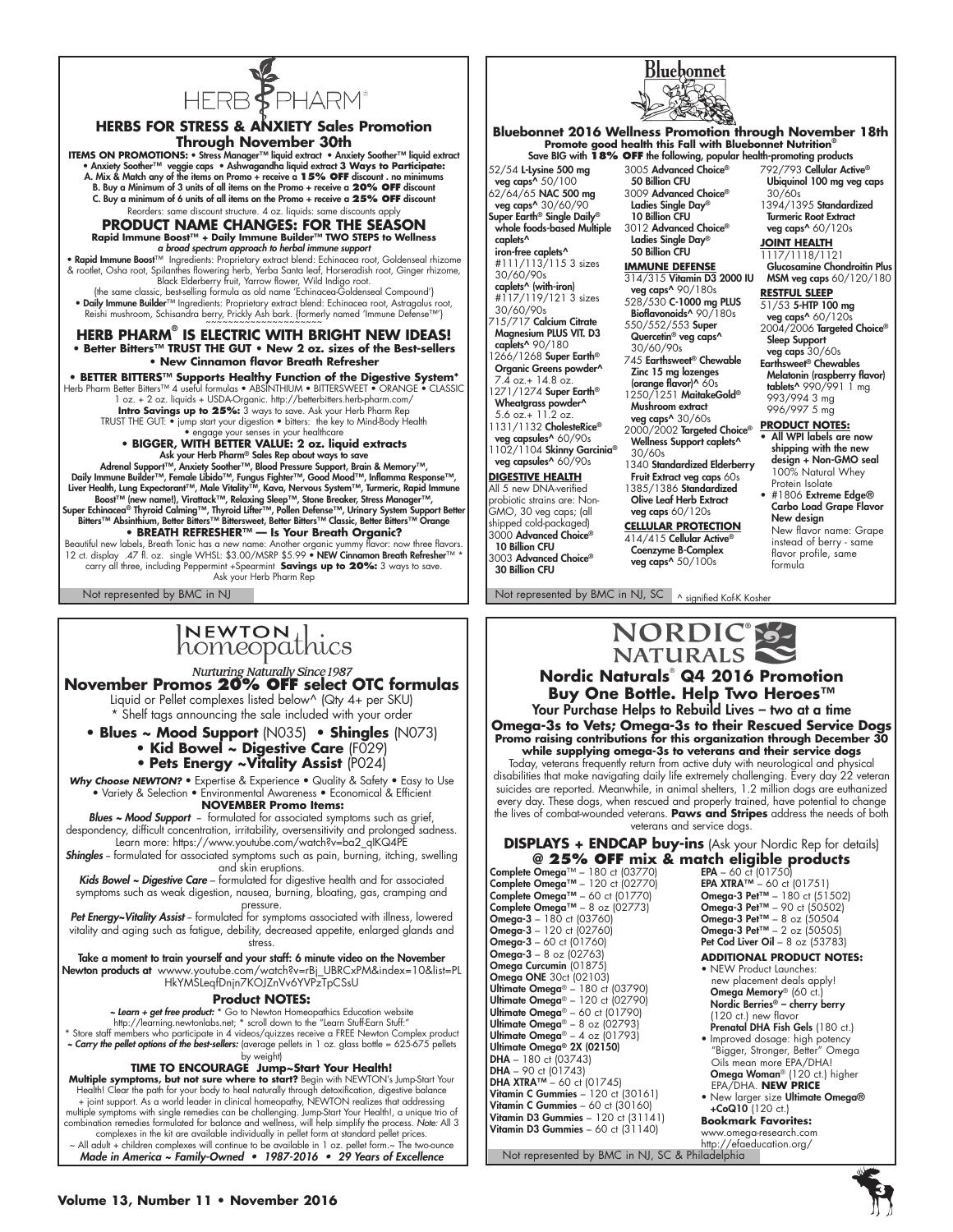

through BMC Rep Independent Retailers only: and not to be combined with any other deals

ReJUVOnate Yourself!



**Health Education** ☆ Health Products ☆ Aloe Vera

### **NOVEMBER Monthly Specials** Mix & Match, sale items

**12 items min for 15% off 24 items max for 20% off**

**Flavored Aloe Juice Concentrates:** *PERFECT for Holiday Health*

• Cherry Berry Juice Concentrate 16 oz. whole leaf unfiltered concentrate with no water added

• Cherry Berry Juice Concentrate 32 oz.

• Orange Papaya Juice Concentrate 16 oz. One oz. daily! ActivAloe Certified from Certified Organic Leaves

• Orange Papaya Juice Concentrate 32 oz. Two flavors for a delicious Whole Leaf Aloe Vera Juice Concentrate experience: the highest quality Aloe Vera in a bottle, providing maximum health benefits and usage compliance. Stronger than a 3:1 concentrate, containing yellow sap with solids averaging 14,500 mg per bottle; with 3rd-party tested proof. Contains no added water and is NOT ultra-pasteurized, so the essential actives, including polysaccharides, are present for optimal health

Aloe Vera is FOUNDATIONAL TO HEALTH



**Bath & Body Tools + more** Salon/Spa Displays Bath & Body Care Bath Brushes, clothes and towels Exfoliating Body Gloves + Mitts Facial Cleansing Exfoliating Cloth Loofa Collection Sisal Collection The versatile Shower Brush! **Toothbrushes** Razor blades + shaving tools Cosmetic Brushes Full Face Masks *#1-selling product in the catalogue #35* Flower Bath Sponge, extra thick **A new market for you to grow with every cold day till Spring!** *The Hair Doc Company: makers of The* 

*Green Brush® by Bass Brushes® Finest Quality Hair, Body & Skin Care*  Products since 1979

# Dr. Ohhira's Probiotics **REGACTIV**®  **IS THE BEST NEW PRODUCT OF THE PAST TWO YEARS**

REG´ACTIV® DETOX & LIVER HEALTH ™ Announced as Winner of *Better Nutrition* Magazine's 2016 "BEST OF SUPPLEMENTS" Awards

Did you know that Glutathione, also known as GSH, is the most powerful, prevalent antioxidant in your body? Increasing your Glutathione levels will naturally increase your energy, detoxify your body + significantly strengthen your immune system. Until now, Glutathione has been difficult to supplement as scientific research shows that taken orally, Glutathione is NOT well absorbed across the GI tract.

**REG´ACTIV**®  **Detox & Liver Health**™, launched in 2014, addresses this challenge by providing a living probiotic strain, *Lactobacillus fermentum ME-3,* that produces Glutathione within the body. ME-3 works through three pathways: synthesizing glutathione itself, promoting cellular uptake of glutathione, and regenerating "spent' glutathione back into its active state.\*

*Better Nutrition* magazine selected the innovative REG´ACTIV® Detox & Liver Health™ formula as a 2016 'Best of Supplements' Award Winner in the DETOX + CLEANSING category. To select the winning products, the editors of *Better Nutrition* magazine conducted retailer surveys, and tallied up votes from readers and staffers. The Better Nutrition Supplement Advisory Board, consisting of naturopathic physicians, health writers, and nutrition educators, considered the nominated supplements quality of ingredients, reputation and the science behind the products. The award winners will be featured in the November 2016 issue of *Better Nutrition* magazine.



The best lip balm for the world **LINE DRIVE 20% off^ 1% of your purchase will be donated to Pencils of Promise**, a non-profit organization that builds schools and provides quality educational programming to increase literacy rates in Ghana, Guatemala, Laos and Nicaragua. Eco Lips' goal is to raise enough funds to build a school. To learn more visit http://bit.ly/29ZGi5u Pencils of Promise (PoP) is a for-purpose organization

founded in 2008, that has built more than 350 schools for children across Africa, Asia + Latin America. Through the partnership, Eco Lips will donate 1% of sales to Pencils of Promise, with the inclusive goal of building a school within a select country.

https://pencilsofpromise.org/ • ECOCLIPS • ORGANIC LIP BALMS • SUNCREEN LIP BALMS • MEDICINAL + ENERGY LIP BALMS • Larger-SIZE ONE WORLD® LIP BALMS • ONE WORLD® Eco line • MONGO KISS™ New Flavor: Mongo Kiss Acai Berry 15 ct • ECOTINTS • PURE & SIMPLE • ZINC SUNSCREEN SPF 15 • BEE FREE VEGAN • LIP SCRUBS & the all-new, high demand POGO™ Fun Flavors http://pogobalm.com/ • Apricot Peach • Split Bananas • Mint Mint\* Iced Iced Berry • Nothin' at All^ • True Vanilla Bean ^all sweetened with stevia except Nothin' at All Consider stocking ALL Eco Tints for the Holiday season: great stocking-stuffers. Be an eco-beauty! Naturally-glistening lip moisturizing Tinted Fair Trade Lip Balms. New formula is more moisturizing, provides better color payout + is now Fair Trade Certified™! ^ direct orders only. Independent stores only. Not to be combined with any other discount

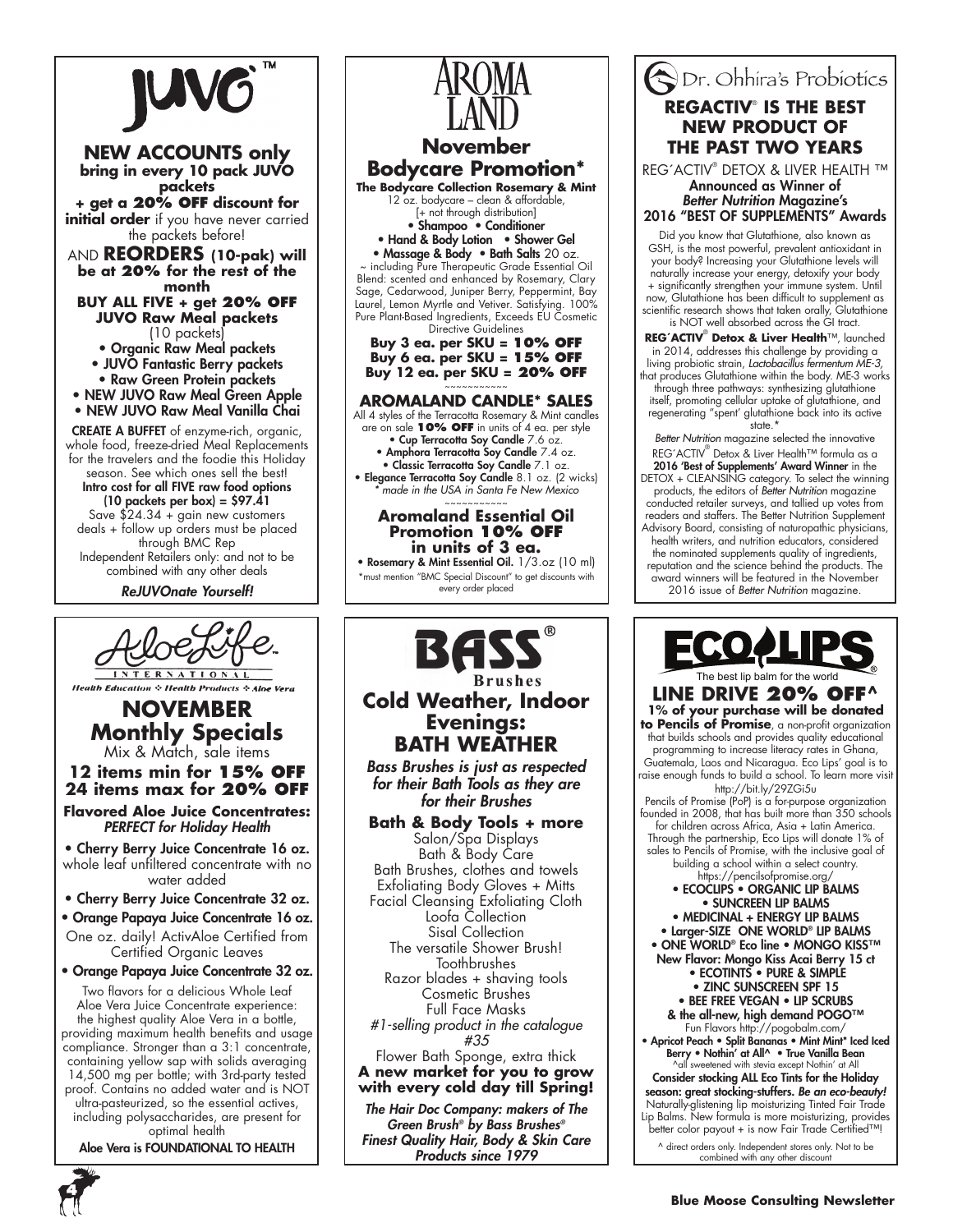# bodyceuticals organic bodycare **Bodyceuticals BMC November Deals**

**• Save up to 30% on POP Lip Balm Flavors!**

**Buy 2 get 10% off Buy 3 get 15% off Buy 4 get 20% off Buy 5 get 25% off Buy 6 get 30% off**

*Flavors: Banana, Coconut, Dark Chocolate, Raspberry, Spearmint, & Vanilla* Discount does not apply to Unflavored Calendula Lip Balm. 12-pack boxes only. Offer valid through December 2016.<sup>\*</sup>

**• Bodycocktails for Holiday Gifts! 20% off Coconut Chi Chi, Pink Grapefruit and Vanilla Creme**

**• Holiday HOT BUY! \$5.00 Bodycocktail Almond Marzipan** (reg. price \$9.50).

Must mention "BMCFALL" to receive deal price. Draw customers in with our beautiful calendula art! We have a limited supply of free-standing 8 x 10 DISPLAY BACKDROPS for stores that have an end-cap or special display of Bodyceuticals products. Available upon request to include with customer order.

\* Please note that our discounted monthly pricing is for independent accounts only

# *Immune* **HEALTH BASICS**

CLINICALLY PROVEN IMMUNE SUPPORT

**November-December Immune-Season Promotion 2-month BEST SELLERS SALE BUY- 6 each + get 20% OFF**

> #1-seller 500 mg 60 ct. #2-seller 250 mg 60 ct. #3-seller 250 mg 30 ct.

SAVE \$88.68 wholesale in Nov-Dec. with a minimum \$354.78 Wellmune® purchase ~~~~~~~~~~~~~~~

**Special winter skin promotion** Wellmune® benefits skin health too! **15% OFF**

Beta Glucan Skin Renewal Cream w/Aloe 2oz. jar

whls. \$17.83 MSRP: \$29.79 sale price \$15.20 through November 30th *Wellmune WGP® beta glucan\* also has* 

*topical + cosmetic application\** ~~~~~~~~~~~~~~~~~~~~~~~~

^ must ask for discount when placing orders: mention "BMC Promotions"

\* These statements have not been evaluated by the Food and Drug Administration. This product is not intended to diagnose, treat, cure or prevent any disease.

www.wellmune.com I facebook.com/Wellmune I twitter.com/wellmune youtube.com/wellmune *#bewellstaywell*



vegetable oils provide hydration preventing dryness and white spots on the nails and cuticles. It contains eco-friendly renewable solvents and vegetable glycerin, as well as ingredients straight from the Amazon, including patauá, argan and buriti. These organic vegetable oils provide intense hydration while preventing dryness and white spots on nails and cuticles. With these completely natural ingredients comes a cleaner scent, not the chemical-heavy one that is typically associated with polish removers. ~ Does not contain Acetone, BHT, Formol, Glycols, Mineral Oil, Parabens, Liquid Paraffin, Silicone, or Toluene. ~ Ecocert®-certified. Free from ingredients of animal origin and never tested on animals.

# **MushroomScience** NOVEMBER MUSHROOM SPECIAL **CHAGA** Anti-oxidant^, Immune Support^ **4 ea. = 10% 8 ea. = 15%**

**12 ea. = 20%**

Not combined with other specials ~ must mention 'BMC November Promotion' when placing order

Early Fall through Winter, Chaga harvest starts in many forests of the world. The harvest cuts off the living mushroom from the tree, harvesting without cutting into the tree, with the harvest continuing until the sap starts running. Chaga mushrooms grow in the forests of Siberia, Canada, Northern Japan + the Northeastern United States. Highly prized in Russian + East European

herbal practices, these folk uses are now being validated by modern clinical research.

Chaga is unique among medicinal mushrooms: for, while it contains the beta glucan rich polysaccharides that give medicinal mushroom extracts their potent immune supporting properties, Chaga also contains other active compounds, primarily betulinic acid + polyphenols, which can give Chaga extracts powerful anti-oxidant properties\*. Chaga has a high ORAC score (measurement of antioxidant properties), similar to that of blueberry extracts.

#### **PRODUCT NOTES:**

**a solid Medical Mushroom set includes:** • Reishi • Cordyceps • Chaga • Lions Mane • Maitake (back mid-November)

 ASK your BMC Rep about how to get these superior quality medicinal mushrooms onto your store shelves! \* These statements have not been evaluated by the Food and Drug Administration. This product is not intended to diagnose, treat, cure or prevent any disease.



#### **READERS**

*Ask to see the catalogue, and start a new, environmentally-solid business: optical quality lenses: protective woven case included* all with box case and mirror!

- 30 pc. BP Serrano: wooden display, striped
- bamboo readers #7721 • 30 pc. BP Hayward: wooden display, natural
- bamboo readers #7723 bamboo readers #7707 • 30 pc. BP Botanical wooden display, natural
- 30 pc. BP Lucia: wooden *NEW* Cora reader display, display, natural bamboo readers #7724
- 30 pc. BP Naturalist: wooden display, natural bamboo readers #7702

bamboo readers #7719 • 30 pc. modeled after the best-selling reader style w/ some crystal accents.This is a must have for fall and great holiday gift

• 30 pc. BP Modern Retro wooden display, natural

### **Visualize Change**

NEW styles: ask about The Fall Sunglasses Collection:

- ya gotta see them Amador ~ Polarized Clarita ~ Polarized
	- Marin ~ Polarized Tova



# **Sport Oxylent® is now available in a new flavor: Lemon Lime**

Lemon Lime Burst Canisters: exciting! 30 servings # vita295 net wt. 7.8 oz. contains 140 mg S.O.D, whls.: \$23.97 MSRP \$39.95

3-in-1 Comprehensive Support for Energy, Stamina & Recovery

#### ~~~~~~~~~~~~~~~~~ **SUPER SALES**

**25% OFF – buy 6 Sport Oxylent® 15-ct. stick pak boxes for discount 25% OFF – buy 6 Prenatal Oxylent® 30-ct. boxes for discount** ~~~~~~~~~~~~~~~~~

#### **FALL Q4 Immune Boost Focus & Support Promotion^**

It's that time of year… kids are back in school, temperatures are dropping, there is a slight chill in the air, cold & flu season is upon us.

 ASK your BMC Rep for how you can offer line drives each month for the rest of the year. Super deals for Existing Accounts + even better deals for New Accounts. Oxylent® is the perfect habit for staying well + nipping the problem in the bud, before it causes havoc. Oxylent®—your Premier effervescent essential + now your fast-

acting Sports workout support drink! **Line Drive means everything! Grow your business today.**

^ not to be combined with any other deals

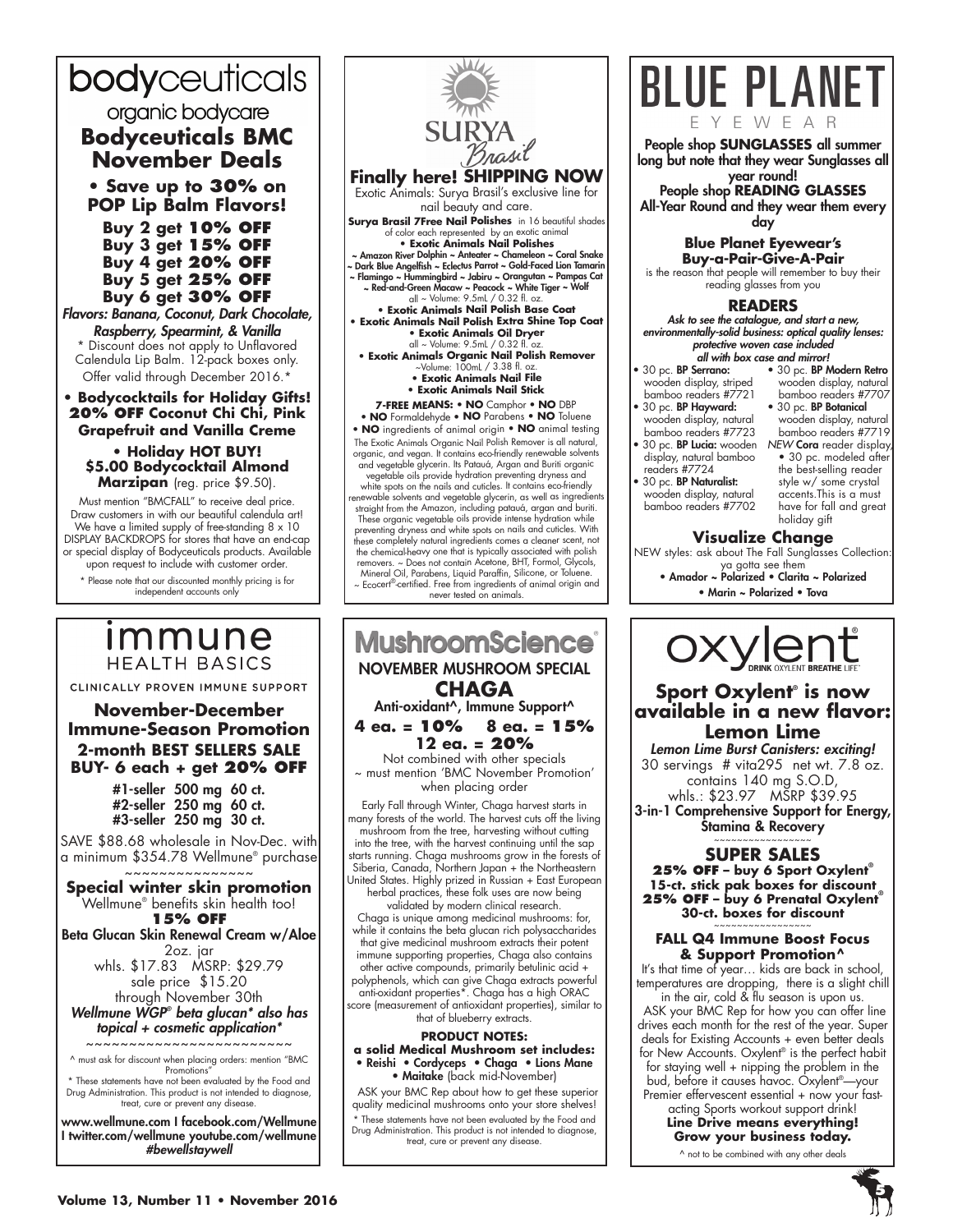### **Allopathic "Science" Misses the Point Again** *continued from page 2*

that allows the power of the cranberry to perform as part of a health food cocktail. Interesting idea, is it not?

But the public does not hear that in your conclusions, or in the chorus of cheerleaders assembled to prove by vocal cheer and agreement the indictment of your opinion; and maybe that is the point of the impressively credentialed commentaries: hmm: scientific distraction—such a modern contrivance! Stop eating the good foods: take the prescriptions!

Your use of the scientific method advances that a proof has now been irrefutably attained. Huh!? Is there a scam trying to be pushed through here??

Originally, it was thought that cranberry products increased the acidity of urine: WAIT—that has never been disproven! ["Effect of cranberry juice on urinary pH." Kinney AB, Blount M., Nurs Res. 1979 Sep-Oct;28(5):287-90]. You pee on a nitrazined pH tape: proof! Cranberries are absolutely the food to add—wisely—if wanting to create an environment inhospitable to E. Coli. Not the answer: just a smart food choice. Meanwhile, sugar is the food to remove: simple truths whether called folk tradition or a physiological fact.

The amazing, self-impressed, modern allopathic science continues that Proanthocyanidins have not been proven to prevent bacteria from adhering to the bladder walls. This study that made headlines offers zero proof to the contrary. Yet, absolute conclusions are made. That is research malpractice! But, maybe the researchers are unaware of all the amazing evidence for proanthocyanidins for human health, (scientists are reputed to sometimes be so focused!). Doctors have a lot of things on their minds, and maybe they have not had time to learn about the optimal function of human physiology (on the subject of MD-intelligence, we must say that most have not delved into nutrition, and I for one would not give the keys to the vehicle of my body to someone so uninformed on the function of nutrition, for both health and cure!) I live in the world that explores these inexpensive and safe foods as the primary option for all basic human health needs.

I did a rather heretical thing, and I searched PubMed and "cranberry juice, UTI" and I found plenty of impressive evidence. Let's say that statements reporting "some evidence" are found in this simple search—with human clinical relief from cystitis. Then why not publish YOUR study, in building towards a directed and limited consensus—and stop making conclusions that discourage people from finding simple and safe alternatives. While

# **EVERY STORE IS EXCITED**

**NEW Nordic Naturals**® **Structure-Function Formulas they will be swiftly appreciated by your customers**

Learn about the benefit, focus and superiority of these two new products:

**~ Omega Curcumin: the best antioxidant formula today, a unique synergistic formula with Nordic-quality Omegas** Foundational nutrients for cellular + metabolic health

#### **~ Omega Memory + Curcumin: every store is saying YES. A product for today1**

\* Synergistic blend of omega-3s, curcumin, + key nutrients for brain health \* Supports cognitive clarity and memory function\* \* Helps protect neurons and their support cells for optimal neurological health\* Nordic-quality Omegas + phosphatidylcholine support the structure & function of brain cells. ~~~~~~~~~~~~~~~~~~~

#### **TWO HEALTH WINNERS**

~ Omega Curcumin #01875 60 ct. softgels unflavored ~ concentrated Omega-3s + potent antioxidants \* Nordic Naturals natural triglyceride fish oil: 490 EPA, 350 DHA (per two caps) \* Longvida® optimized Curcumin extract 400 mg. \* Reduced Glutathione 150 mg. \* NAC (N-Acetyl–L-cysteine) 200 mg. Non-GMO- tested formula. Omega-3 source: purified deep sea fish oil (anchovies + sardines)  $\sim\sim\sim$ 

*Structure Function Claims*

~ Promotes cellular recovery by reducing oxidative stress\* ~ cellular protection and detoxification ~ comprehensive antioxidant support  $\sim$  healthy Immunity ~~~~~~~~~~~~~~~~~~~~~~~~~

~ Omega Memory + Curcumin # 01878 60 ct. softgels unflavored

^ Cognitive Clarity ^ Memory Function ^ Neurological Function Health

• Build • Strengthen • Reduce • Protect

 [2 caps] \* Nordic Naturals-quality *EPA/DHA* from fish oil. DHA - 560 mg EPA- 280 mg \* *Phosphatidylcholine* (from Norwegian herring roe) 100 mg ~ standardized, purified high potency herbals *\* Longvida*® Optimized Curcumin Extract 400 mg

**Huperzine A** 25 mcg

^ clinically-relevant dosages

^ created to offer high-absorption/high bioavailability nutrients

~ Longvida was created by researchers at UCLA for brain health

~ Huperzine A and Phosphatidylcholine both assist the EPA/DHA to get into the brain

~ Optimized curcumin + huperzine A. help efficiently move information throughout the brain + protect neurons by reducing the damaging effects of oxidative stress.\*

Non-GMO- tested formula.

Omega-3 source: purified deep sea fish oil (anchovies + sardines) \* These statements have not been evaluated by the Food and Drug Administration. This product is not intended to diagnose, treat,

cure or prevent any disease.

we all can drink water, the doctor says that cranberries should be left out of the discussion. This could lead to a public fear of cranberry water!

Trust me, a person with a UTI will come back again for any treatment that works for them. And when both press and the doctrinaire Doctor plants a seed of doubt, well, that is the bomb that causes system breakdown (and we have more systems breakdown than we need these days). Unless, of course, you like to lean heavily of the antibiotic prescription pad.

Since you published your opinions, I am publishing mine. I have zero respect for meta-analysis for conclusionary science, and yet I present this found PubMed opinion (which supposedly is to be used as a guide

for further research) stating "the effectiveness of cranberry was not significantly different to antibiotics for women and children." [www.ncbi.nlm.nih. gov/pubmed/23076891]. In that case, I say, bring it on! Science should try to find out what makes cranberries possibly work nutritional investigation, and not try to prove that cranberries are not helpful with a lame general observation study.

A good herbalist would probably not turn to cranberry as the primary protocol for UTIs: but that said, every health advocate acknowledges that cranberries are beneficial and should never be discouraged.

The credibility of cranberry. When a scientist conducts a study and then

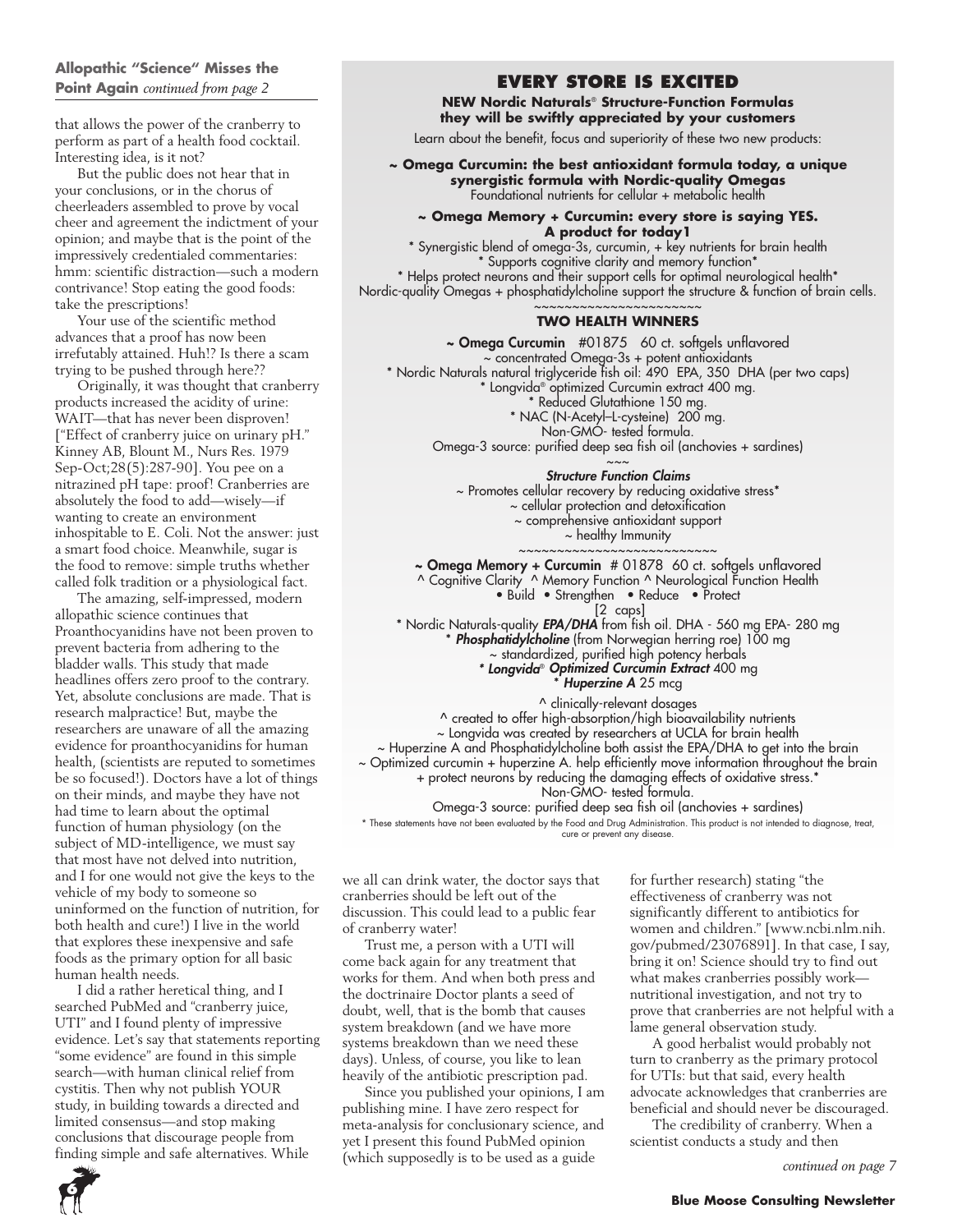### **Allopathic "Science" Misses the Point Again** *continued from page 6*

proclaims that "it is time to move away from cranberries"... then we should term that person's work unscientific. This stuff should never become a headline. So, cranberries have been proven useless? Is this what the scientific method has crumbled to: like 2016 politics? I don't think women and men will stop taking cranberry herbal supplementation for urinary infections, because—despite "scientific opinion" cranberries and cranberry extracts have worked effectively for many people whom I have spoken to in the last 35 years: hundreds of heard testimonials, and thousands of satisfied customer sales. Yet, a scientist or two, with a few blunt opinions, editorialize that (ah, truth is under such assault in this age of advanced communication) the options are conclusively water, estrogen and antibiotics. I challenge that, following this prescription, a grave damage to human potential would be quickly realized. The answer to optimal health is found in optimally grown and harvested foods. As we note with Echinacea and Vitamin E, these scientifically-directed, nutritional assassinations are effective: and public health continues to suffer.

"Quality of herb," is how you respond when people ask your response to these talking-head conclusions; then remind how blind most scientists are when looking for truth with natural medicine: inherent negative prejudice. I feel sorry for them and their families, whom they obsessively prescribe antibiotics to. We will kindly heal them when they come into our natural health MASH- units. We will direct them to Probiotics and Cranberry extract, and Uva Ursi!

Cranberries have been described as a fickle fruit, requiring just the right conditions for growth and water quality, and the acidity of the soil (peat and clay) are instrumental in quality of the cranberry. That said, Cape Cod bogs have harvests running back centuries: and the Natives asserted that this wetland fruit can grow indefinitely if not damaged<sup>2</sup>. Even in the manufacture of today's drugs the quality of ingredients are necessary for the drug to be effective for measurable and dependable results. The same with cranberries. So, in studies like this, one must first ask: what material was used in the study? Maybe one day Yale University will wake up and start to study how agriculture is capable of making effective and expendable natural herbals that work.

To some people, it is all about the money. In that case, maybe the decisionmakers at Yale should pay attention to the attempts to return cranberry bogs to Connecticut. Cranberries are more than a flavoring ingredient: they are herbal food,

# **Herb Pharm® Immune Season Sale: to help you keep everyone healthy**

**BIG SAVINGS on essential products for the immune season:** 

**Up to 25% OFF 3-ways to SAVE on sale items listed below**

**• 15% OFF open stock, no minimum • 20% OFF ordering 3 units ALL sale SKU highlighted and then you get all identified sale items @ 20%-OFF • 25% OFF ordering 6 units ALL sale SKU highlighted and then you get all identified sale items @ 25% OFF**

# **KEY IMMUNE SEASON items to get the Promo Pricing**

1 oz. sizes in units listed above to get discounts

- Daily Immune Builder™ Lung Expectorant™ Rapid Immune Boost™<br>• Soothing Throat Spray Super Echinacea® Virattack™ • Soothing Throat Spray
	-
	-

#### **Other items available on sale at discount tier through January 31st**

- Daily Immune Builder™ 2 oz. + 4 oz. Lung Expectorant™ 2 oz. + 4 oz.
- Rapid Immune Boost™ 2 oz. + 4 oz. Super Echinacea® 2 oz. + 4 oz.
	- Virattack™ 2 oz. + 4 oz. Kids Immune Avenger™ 1 oz. + 4 oz.
		- Kids Immune Fortifier™ 1 oz.

#### **SALE DETAILS:**

\* Reorders: Original order discount will apply to reorders regardless of the number of units purchased (for example if your 1st order meets the requirements for 20%-OFF, then your reorder will also qualify even if your re-order is less than the 3-unit minimum through January 31, 2017)

\* We request that you pass the savings to your customer, Savings pass-along will be monitored

#### *~~~~~~~~~~~~~~~~~~~~~~~~~~~~~~~~~~~~~~~~~~~~~~~~* **Formulas for KEY IMMUNE SEASON Promotional Discounts**

• Daily Immune Builder™ Our "prepare-and-restore" formula\*. Formerly Immune Defense. Ingredients: Proprietary extract blend: Echinacea root, Astragalus root, Reishi mushroom, Schisandra berry, Prickly Ash bark

~~~~~~~~~~~~~~~~~~~~~~~~~~~~~~~~~~~~ • Lung Expectorant<sup>™</sup> Traditionally Used to Support Normal Expectoration & Respiratory Immune Response\*

Ingredients: Proprietary extract blend: Yerba Santa leaf, Elecampane root, Osha root, Usnea tree lichen, Thyme leaf & flower, Lobelia herb & seed, Ginger rhizome. ~~~~~~~~~~~~~~~~~~~~~~~~~~~~~~~~~~~

• Rapid Immune Boost™ Our "feel-better-faster" formula\*. Formerly Echinacea-Goldenseal. Ingredients: Proprietary extract blend: Echinacea root, Goldenseal rhizome & rootlet, Osha root, Spilanthes flowering herb, Yerba Santa leaf, Horseradish root, Ginger rhizome, Black Elderberry fruit, Yarrow flower, Wild Indigo root.

~~~~~~~~~~~~~~~~~~~~~~~~~~~~~~~~~~~~~~ • Soothing Throat Spray Supports Healthy Function of the Immune System\* Ingredients: Proprietary extract blend: Echinacea root, Propolis, Hyssop leaf & flower, Sage leaf, St. John's Wort flowering top

~~~~~~~~~~~~~~~~~~~~~~~~~~~~~~~~~~~~~~ • Super Echinacea® America's #1-selling Echinacea product: superior Herb Pharm®-quality Benefit: Supports Healthy Function of the Immune System\*

Ingredients: Certified Organic extract blend: Echinacea root (Echinacea purpurea) 1 2. Echinacea seed (Echinacea purpurea) 1 2. Echinacea leaf & flower (Echinacea purpurea) 1 (Contains no plant stem) Additional Ingredients: Certified organic cane alcohol & distilled

water. Non-GMO & Gluten-Free Potency: Extraction rate 301-1,076 mg of fresh herb and 35-125 mg of dry herb per 0.7 ml [Description: (1) Certified Organically Grown (2) Fresh (undried)]

> ~~~~~~~~~~~~~~~~~~~~~~~~~~~~~~~~~~~~ • Virattack™ Supports Healthy Function of the Immune System\*

Ingredients: Proprietary extract blend: Lomatium root, St. John's Wort flowering top, Echinacea root, Olive leaf, Lemon Balm leaf & flower. All of the herbs in this formula are individually extracted to ensure a broad spectrum of therapeutic plant compounds.

\* These statements have not been evaluated by the Food and Drug Administration. This product is not intended to diagnose, treat, cure or prevent any disease.

and they are amazing super fruits too. They are a viable economic crop. Science should be learning how to incorporate cranberries into the diet for health and not debate as to whether they are proof-positive of some drug claim. So again, we have to forgive the mainstream, and re-educate our communities on natural truths! One day…

Until then, your store is the warehouse of the best cranberries there are. My preference is **Herb Pharm's** whole ripe berry liquid extract, and **Bluebonnet**  Nutrition's Super Fruit Cranberry extract veggie capsules.

*continued on page 8*